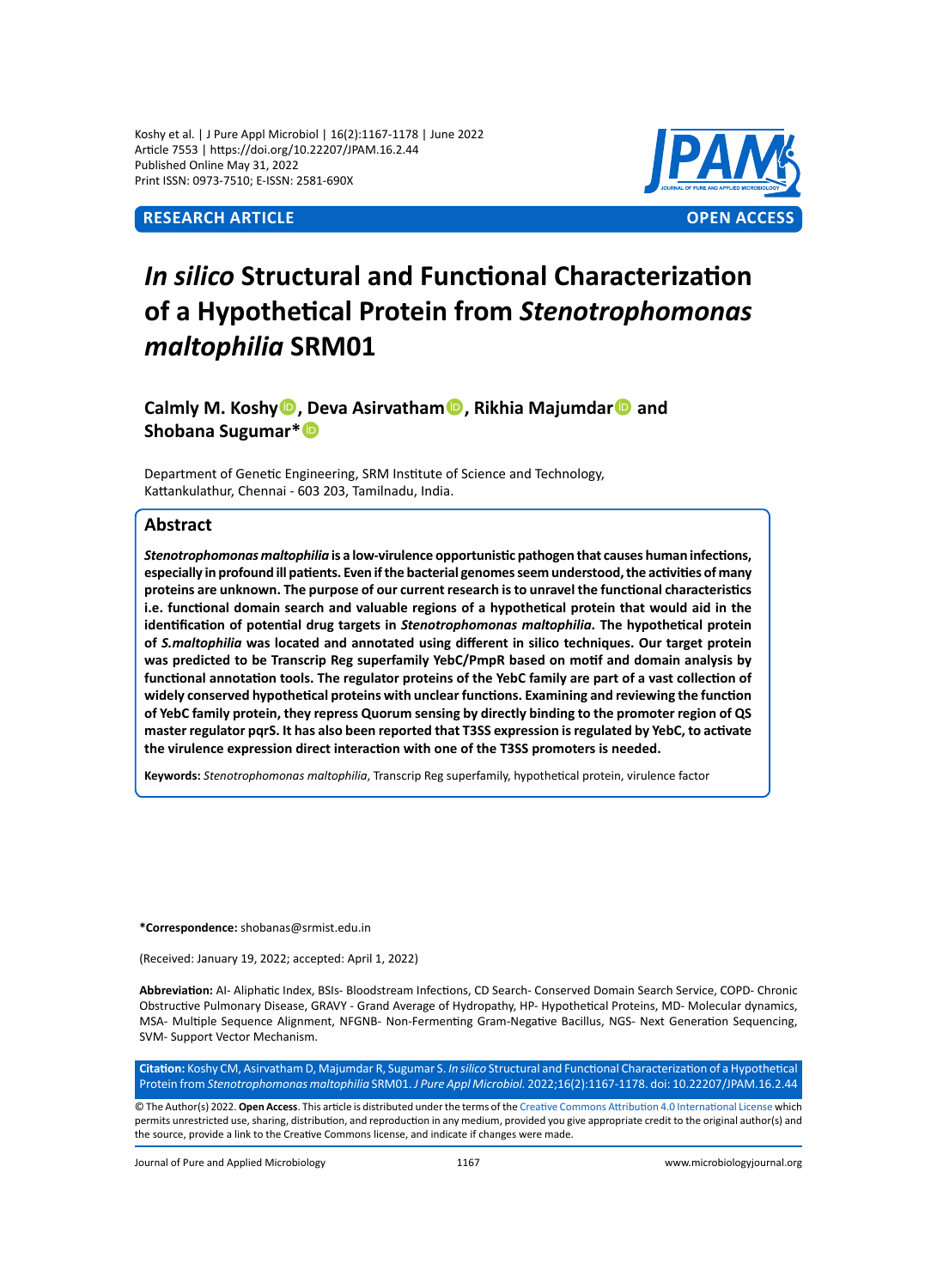#### **Introduction**

*Stenotrophomonas maltophilia* is an organism with a complex taxonomic history. It is found worldwide and can live in a wide range of moist environments.<sup>1,2</sup> These species can be isolated plant roots and soil, river water, tap water, vertebrates, and invertebrates.<sup>3</sup> *S. maltophilia*  is the third most pathogenic non-fermenting gram-negative bacillus (NFGNB) globally, causing severe human infections such as acute exacerbation of chronic obstructive pulmonary disease (COPD) and pneumonia. It also causes bloodstream infections (BSIs), urinary tract infections. Endocarditis and meningitis. It can cause persistent colonization and chronic infection in cystic fibrosis patients.4,5,6 Due to inbuilt resistance to a broad class of antibiotics, such as trimethoprim, fluoroquinolones, chloramphenicol, lactams, macrolides, aminoglycosides, cephalosporins, and polymyxin, new treatment techniques are necessary.7

The progress of genomics, particularly Next Generation Sequencing (NGS), allows us to gather a large amount of data in a short period<sup>8, 9</sup> Statistical and algorithmic approaches play a vital part in the computational analysis of biological nucleotide sequences, which have become a very high subject of emerging research and a very interdisciplinary one<sup>10</sup>. More than 30% of proteins in many animals have unknown molecular functions, referred to as "hypothetical proteins (HP)", which can be solved by in silico analysis. It aids in comprehending the organism's DNA, which is necessary for the effective development of medication or vaccines. HP characterization using in silico methods aids in determining threedimensional structures, which may disclose new pathways, domains and motifs, protein networks, and other information $11,12,13$ . Several bioinformatics databases and tools, including BLASTp, UNIPORT, ProtParam, CELLO, SOPMA, PSIPRED, SWISS PDB viewer, CASTp, Procheck, Autodock vina has been used to illustrate the activities of HP in a variety of infectious organism with great success. $14,15$ 

This study makes use of various in silico tools to screen and validate *S. maltophilia*  functional proteome to interpret novel factors of virulence. The hypothetical protein was examined, annotated, and validated as transcrip reg Super family as a result of this study.

# **MATERIALS AND METHODS Selection of the hypothetical protein**

The genome of *S. maltophilia* was sequenced and was submitted in NCBI (http:// www.ncbi.nlm.nih.gov/genome). The amino acid sequences in FASTA format of 1304 proteins which are classified as HP was acquired from a total set of 4707 proteins because their function and characteristics are unknown. Out of these 1304 HPs we have chosen one HP based on the results of BLASTP for sequence similarity and Protparam for stability check. HP with feature ID FIG|40324.1830. peg.444 (Supplementary Table 4) and 243 amino acid residues of Stenotrophomonas maltophilia strain was selected for further analysis.

# **Physiochemical property Analysis**

Due to the unavailability of information on HP, such as AI (aliphatic index), GRAVY (Grand average of hydropathy), Isoelectric point, and extinction coefficients, Expasy's ProtParam server16 was used to determine physiochemical parameters of a protein (pI).

Prediction of solubility and subcellular localization Following the prediction of the HP physiochemical qualities, the location of proteins was examined, which will aid in predicting drug and vaccination targets. CELLO17 calculated the average of hydrophobicity and determined the solubility of HP to estimate its subcellular location. The trans membrane region refers to any hydrophobic region of a protein.

Motif and domain analysis for function prediction NCBI CD Search (Conserved Domain Search Service) (https://www.ncbi.nlm.nih.gov/ Structure/cdd/wrpsb.cgi)18 InterProScan (https:// www.ebi.ac.uk/interpro/ search/sequence/)19 and Pfam (http://pfam.xfam.org/)20 are all excellent resources for domain analysis. Proteins function is predicted using the Pfam database. CD Search detects the presence of conserved domains in the protein sequence. MOTIF server (https://www.genome.jp/tools/motif/) was used to examine the protein sequence motif.

# **Multiple sequence alignment**

BLASTP8 search against the nonredundant database with parameters from NCBI (https:// blast.ncbi.nlm.nih.gov/Blast.cgi), an algorithm for predicting the similarity sequences of Jalview $21$  was utilized to create a phylogenetic tree and MSA.

Journal of Pure and Applied Microbiology 1168 www.microbiologyjournal.org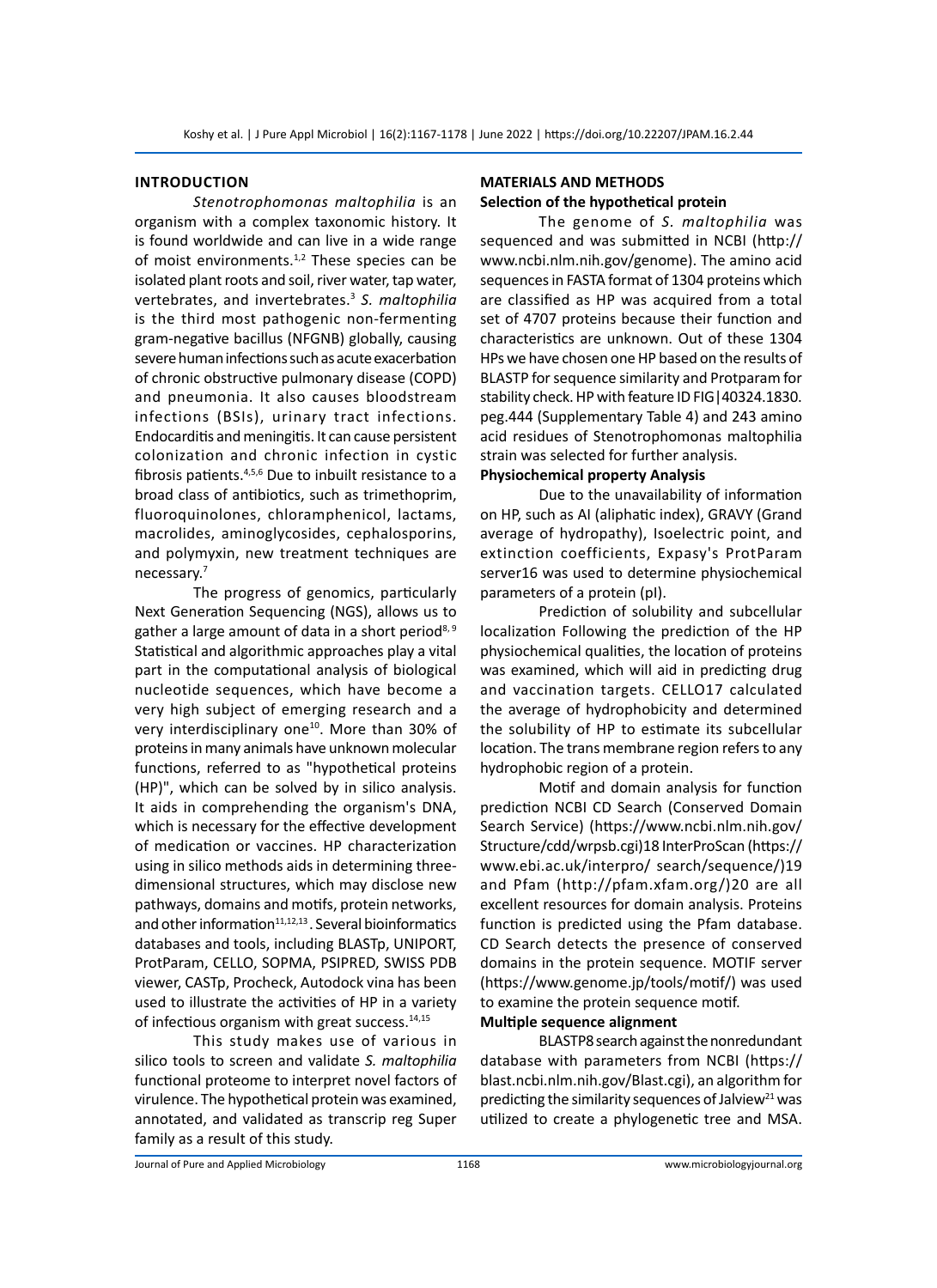#### **Determining secondary structure**

The secondary structure was predicted utilizing the SOPMA (https://npsa-prabi.ibcp.fr/ cgi-bin/npsa\_automat.pl?page=/NPSA/npsa\_ sopma.html) self-optimized prediction method with alignment<sup>9</sup>. PSIPRED (http://bioinf.cs.ucl. ac.uk/psipred/ $)^{10}$  was also used to validate the SOPMA results.

## **Homology model**

Target protein's 3D structure established using SWISS-MODEL21 server based on homology modeling. For each protein sequence, the server executes an automatic BLASTp search to find templates. The protein template chosen was 4f3q.1. A for the homology modeling based on the query result.

## **Energy minimization**

YASARA14 force field minimizer was used to reduce the energy of a 3D structure from the SWISS-MODEL. It saves energy while producing a more correct and steady three- dimensional structure of a required protein.

#### **Quality evaluation of the model**

PROCHECK (https://saves.mbi.ucla. edu/)22 , QMEAN23 (https://swissmodel.expasy. org/qmean/ help), Verify 3D24, and ERRAT25 were used to analyze the quality of the model structure. PyMOL<sup>26</sup> overlaid and showed the model and template structure. ProSa web<sup>27</sup> was also used to calculate the Z score.

## **Determination of Active site**

Quantified mapping of the surface topography CASTp (http://sts.bioe.uic.edu/ castp/) was utilized to find the site of activation of the protein. CASTp aids in the discovery of a protein's topographical features in an elaborated quantitative and comprehensive way. The three-dimensional structures can be measured appropriately and located<sup>14</sup>. Active pockets located on protein surfaces can also be measured. PyMOL software $^{26}$  was used to visualize the CASTp output. **Comparative genome approach**

BLASTp was used to see whether the target hypothetical protein is having any similarity with humans. BLASTp search (https://blast.ncbi. nlm.nih.gov/Blast.cgi)<sup>8</sup> against the proteome of Homo sapiens was done. A minimal bit score of 100 and a threshold E-value of .005 were used for the filter hits.

#### **Virulence protein prediction**

To estimate the pathogenic ability and understand the complex virulence mechanism,



**Fig. 1.** Phylogenetic tree depicting the target proteins' evolutionary relationship to other transcription regulatory proteins. Jalview program constructed the tree using the neighbor-joining approach relative to the BLOSUM62 scoring matrix. The mismatch of the percentage of 2 different nodes (branch length) is represented by this value.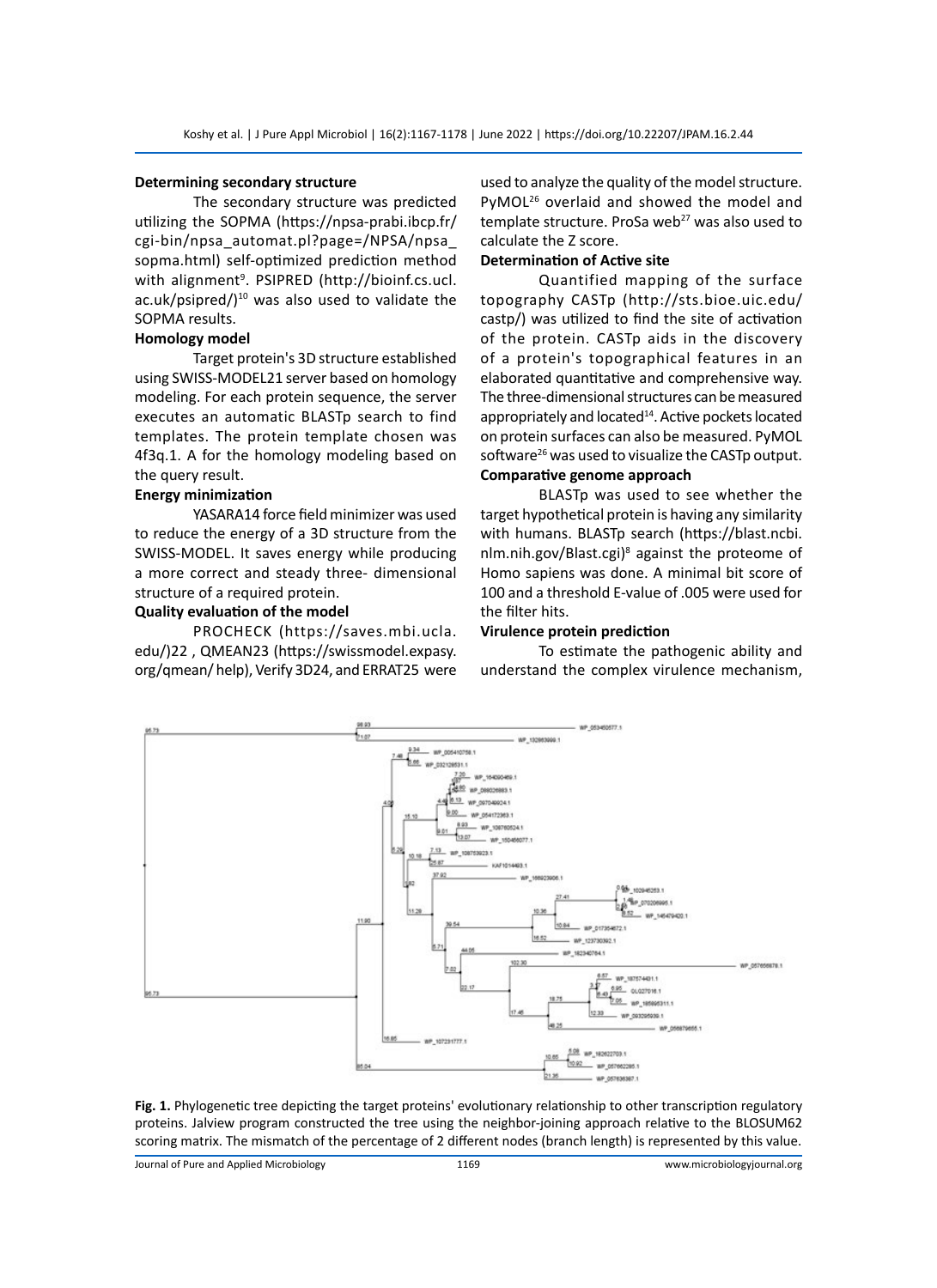it is essential to identify the virulent protein in the bacterial protein sequence. Here we used VirulentPredtool (http://203.92.44.117/cgi-bin/ virulent/chkres?22466)<sup>28</sup> for the identification of virulent factor of the target protein. It is a Support Vector Mechanism (SVM) based method to predict the virulence protein with accuracy.

## **Molecular docking analysis**

To verify the authenticity of the protein's proposed function, molecular interaction tests of the proposed ligands were conducted. The interactions and binding affinity at the binding sites were regarded as the structurally annotated protein's final functional annotations. Following that, the ligands binding interaction and affinity were compared to proteins from other genera in the database for structural and functional identity the binding pockets were identified using a prank web tool (https://prankweb.cz/). The grid box was determined by the binding site residues, with all binding site residues fitting within the grid box. The Discovery studio visualizer $^{29}$  program was used to examine the molecular interactions in the complexes in great detail.

## **Ligand preparation**

Using the ACS chem sketch tool, the inhibitors and ligand 3D structures were sketched. The geometrical alignment of the 3dimensional structure was checked. The 3-dimensional structure of ligands was then constructed by combining the respective 3D coordinates. The



**Fig. 2.** Predicted 3- dimensional structure of the target protein through SWISS-MODEL server after YASARA energy minimization.

Argus tool was used to clean the geometry of the 3D structure that was thus created. For molecular docking investigations, the ligands improved 3D structure was used. The crystalline structure of protein obtained from the RCSB PDB was improved further by eliminating water residues, then adding Gasteiger charges, and finally joining nonpolar hydrogen utilizing Auto Dock V.4.0<sup>30</sup>.

## **Molecular dynamics simulation studies**

All unbiased MD simulations were performed with Gromacs -2016.3 simulation package. To diffuse the system, the TIP3P water model was employed, and NaCl counter ions were supplied to neutralize it. Using leap-frog integrator with a time step of 2 femtoseconds. The simulation was performed in an NPT ensemble. Nose Hoover Thermostat was used to maintain the average temperature of the system at 300K with the relaxation time of 1.0 PS and at 1 bar constant pressure with a coupling constant of 5.0ps respectively. The SwissParam webserver was used to create the ligand parameter files.

## **RESULTS**

## **Physiochemical properties**

Using the ProtParam tool, several physiochemical parameters of HP from S. maltophilia SMR013 strain were predicted to have 243 amino acids, a molecular weight of 25704.83, and a half-life of 30 hrs. It has a GRAVY of -0.17 and pI of 4.65 in terms of hydropathicity. The target proteins stability index was expected to be 26.00, indicating that it is stable (Supplementary Table 1). **Subcellular localization**

Subcellular localization of an HP helps gain insight into its functions, as different cellular sites reflect distinct functions, which aids in drug development against a specific protein. The CELLO software predicted the target protein's subcellular location as "cytoplasm". The protein was predicted to be a soluble protein by the SOSUI server. **Phylogeny and protein family analysis**

NCBI-CD Search, InterProScan, and Pfam were used for prediction. They suggested containing the domain of the Transcrip reg superfamily. NCBI-CDD server detected that Transcrip reg superfamily region at 7-243 amino acid (aa) with 2.93e-121 E-value. Pfam detected the transcrip reg superfamily domain at 5-235

Journal of Pure and Applied Microbiology 1170 www.microbiologyjournal.org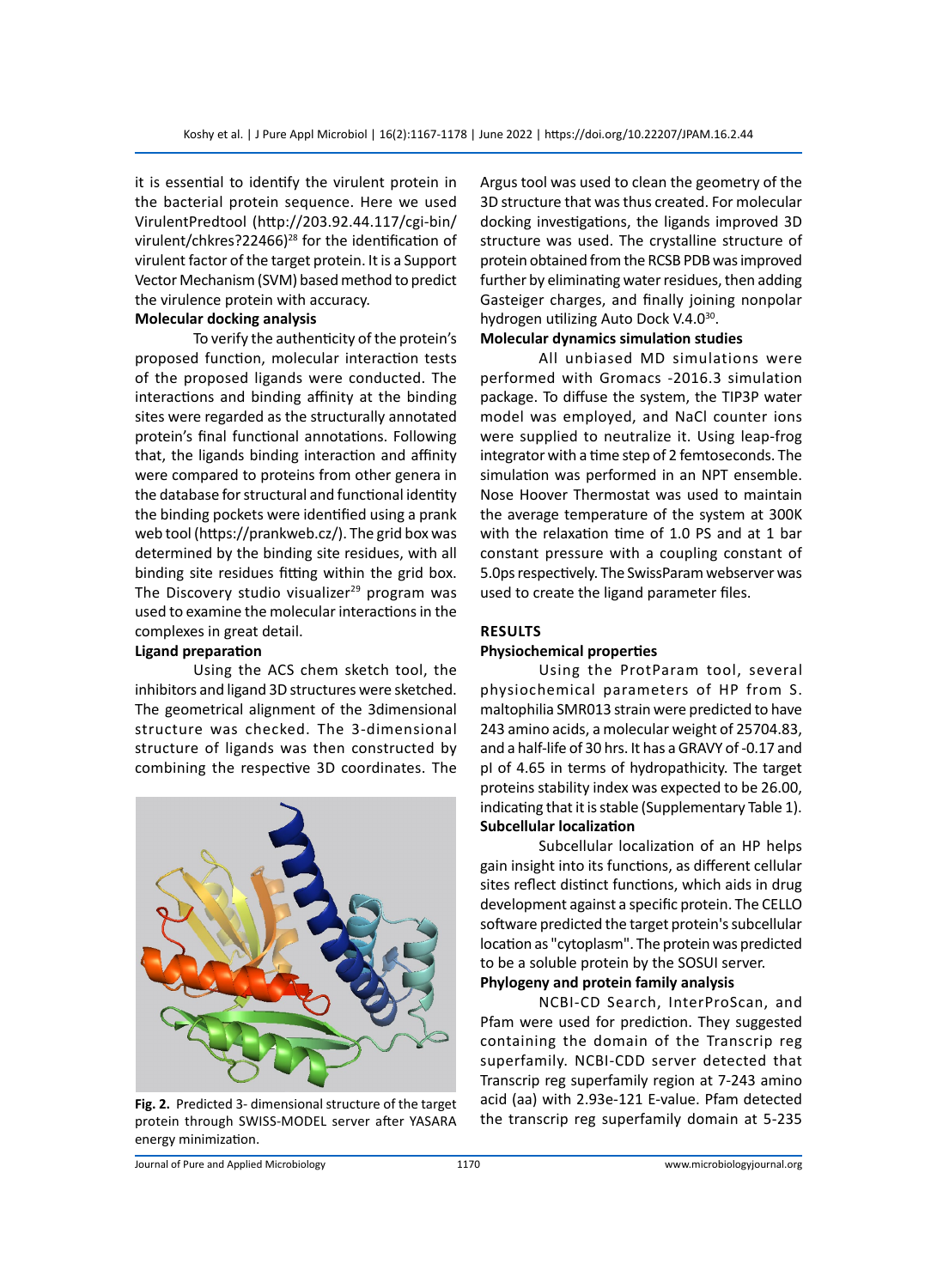amino acid with an E value of 2.0e-87. MOTIF found like transcrip reg superfamily at 7-235 position with 1.3e-86 E-value (Supplementary Table 2).

BLASTP analysis against the nonredundant database revealed sequence similarity of up to 92 percent. Supplementary Fig. 1 shows an MSA of four amino acid sequences from the result of BLASTp. Jalview software was used to create a phylogenetic tree utilizing numerous protein sequences. The protein employed to create the phylogenetic tree were primarily from *S. maltophilia* (Fig. 1).

## **Model analysis and quality evaluation**

The protein's secondary structure was predicted using SOPMA and PSIPRED. The alpha helix was determined to be the most prevalent (47.74) following the random coil (27.57), extended strand (15.23), and beta-turn (9.47). PSIPRED came up with similar results (alphahelix: 45.67%, random coil: 34.58%, and extended strand: 19.75%). PSIPRED predicts the proteins' secondary structure (Supplementary Fig. 2).

The protein tertiary structure was determined using the template 4f3q.1.A from the SWISS-MODEL server, which shares 54.77 % sequence similarity with the desired protein. Fig. 2 shows the model that was produced using SWISS-MODEL.

PROCHECK, Varify 3D, ERRAT, and QMEAN were utilized to examine the quality level of the modeled three-dimensional structure. According to PROCHECK results, 95.2 % of amino acid residues in the "Ramachandran plot" fall into the most liked zone (Fig. 3). The model passed the Verify 3D server with an average 3D-1D score >0.2 for 8625 percent residues. The model was placed into the dark grey zone by the QMEAN tool. The value of QMEAN4 is 0.80, which is deemed suitable. The structure of the protein was predicted as good quality by ERRAT, 97.3333 of quality factor.

The model's Z score measures the overall quality of the model and is used to see if the input structure falls inside that range of scores found in native proteins that are similar. The model obtained with ProSA had a Z score of -7.86.

# **Active site determination**

CASTp server was used to analyze the active site of the model structure and determine the active site amino acid residues. PyMOL was then used to visualize the outcome (Fig. 4). The first stage in designing a medication or



**Fig. 3.** Evaluation of models quality: (a) Ramachandran plot of model structure validated by PROCHECK program, (b) Graphical representation of QMEAN result of the model structure (indicates good agreement between model structure and experimental structures similar size and (c) Z- score of the protein using proSA server.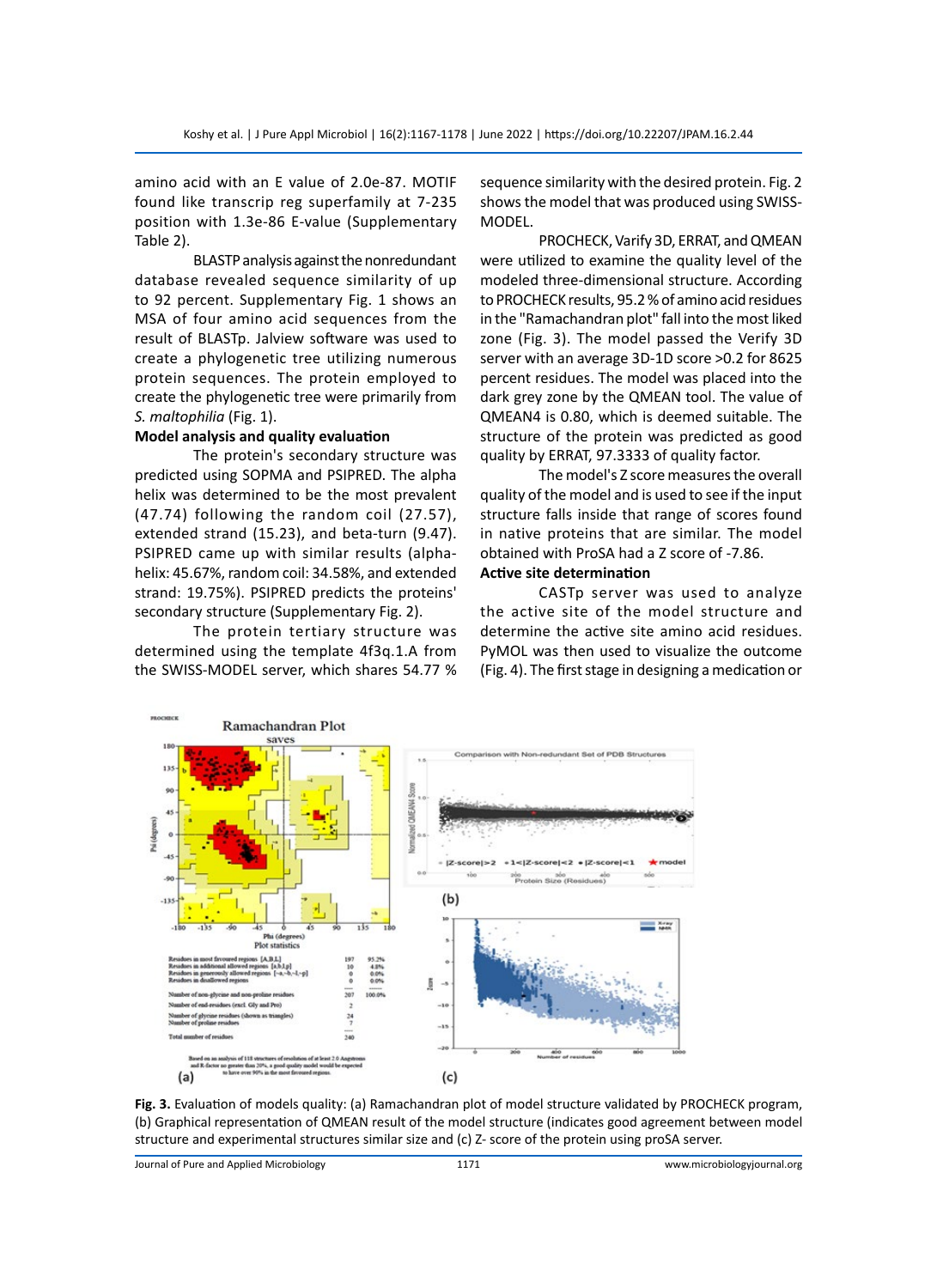inhibitor is to identify and characterize active site residues. As per CASTp prediction, model proteins active residues (of the 2 most significant active pockets with SA area of 3200.932 and 1559.820 respectively) are Arg45, Ala13, Ser14, Lys24, Ils25, Glu28, Pro44, Val94, Asp97, Cys98, Leu99, Phu131, Tyr163, His194, Thr198, Phe199, and Gln229.

# **Comparative Genomic Approach**

To investigate if the target protein had human homologues, BLASTp search was run against the human proteome. 4 similar sequences were found in which Sequence id EAW94302.1 has 30% identity and query cover of 44%.

# **Virulence factor**

Infection is established by pathogens with the help of Virulence factors. The virulence factor was studied using VirulentPred. The creation of novel medications could be aided by understanding these dangerous proteins. The protein is virulent, and the predicted score is 1.0595.



**Fig. 4.** The active site was determined by the CASTp server, which was then represented in PyMOL as two big pockets (up). In the diagram below, the active amino acid residues have been highlighted.



**Fig. 5.** The docking site and interaction were highlighted in (a, b).which was then represented in PyMOL,(c ) 2D diagram of the ligand and interacting residues in the protein. (d) Surface plot of the protein, polar residues was highlighted in yellow non-polar residue highlighted in Blue and ligand was highlighted in cyan.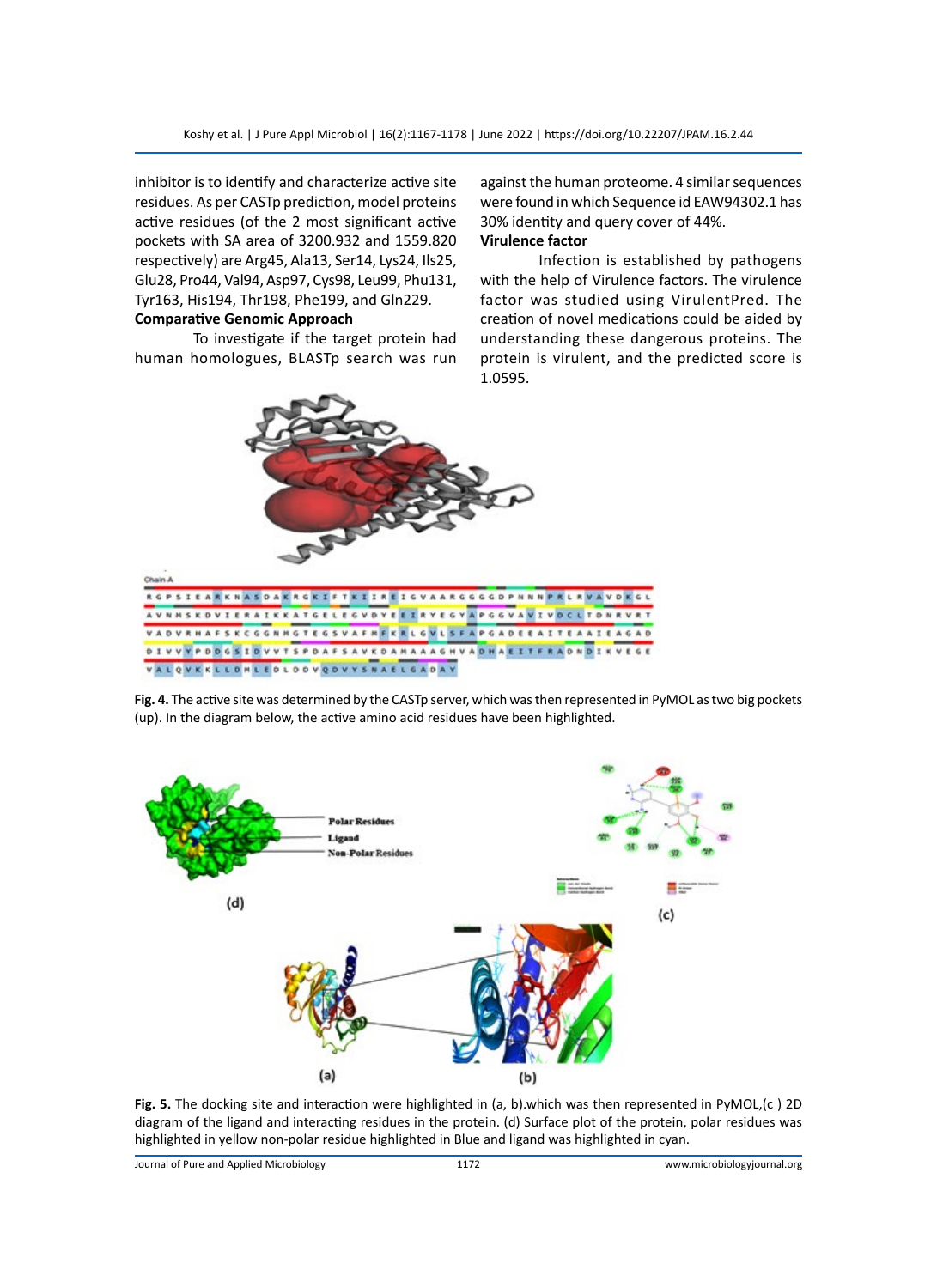## **Molecular Docking**

The P2Rank approach is based on the categorization of points equally distributed over the Solvent Accessible Surface of proteins (referred to as SAS points). Local spherical 3D neighborhoods centered on these locations are represented by these points. At the same time, they can be seen as possible contact atom sites for prospective ligands. SAS points are first characterized by a vector of physio-chemical, geometric, and statistical characteristics derived from their immediate geometric surroundings. A machine learning-based approach assigns a projected ligand ability score to each SAS point



**Fig. 6.** Showing the analysis of RMSD, Rg and SASA graphs of hypothetical protein alone.



**Fig. 7.** Showing the analysis of RMSD, Rg of total axis, Rg of individual axis and SASA graphs of hypothetical protein and ligand.

Journal of Pure and Applied Microbiology 1173 www.microbiologyjournal.org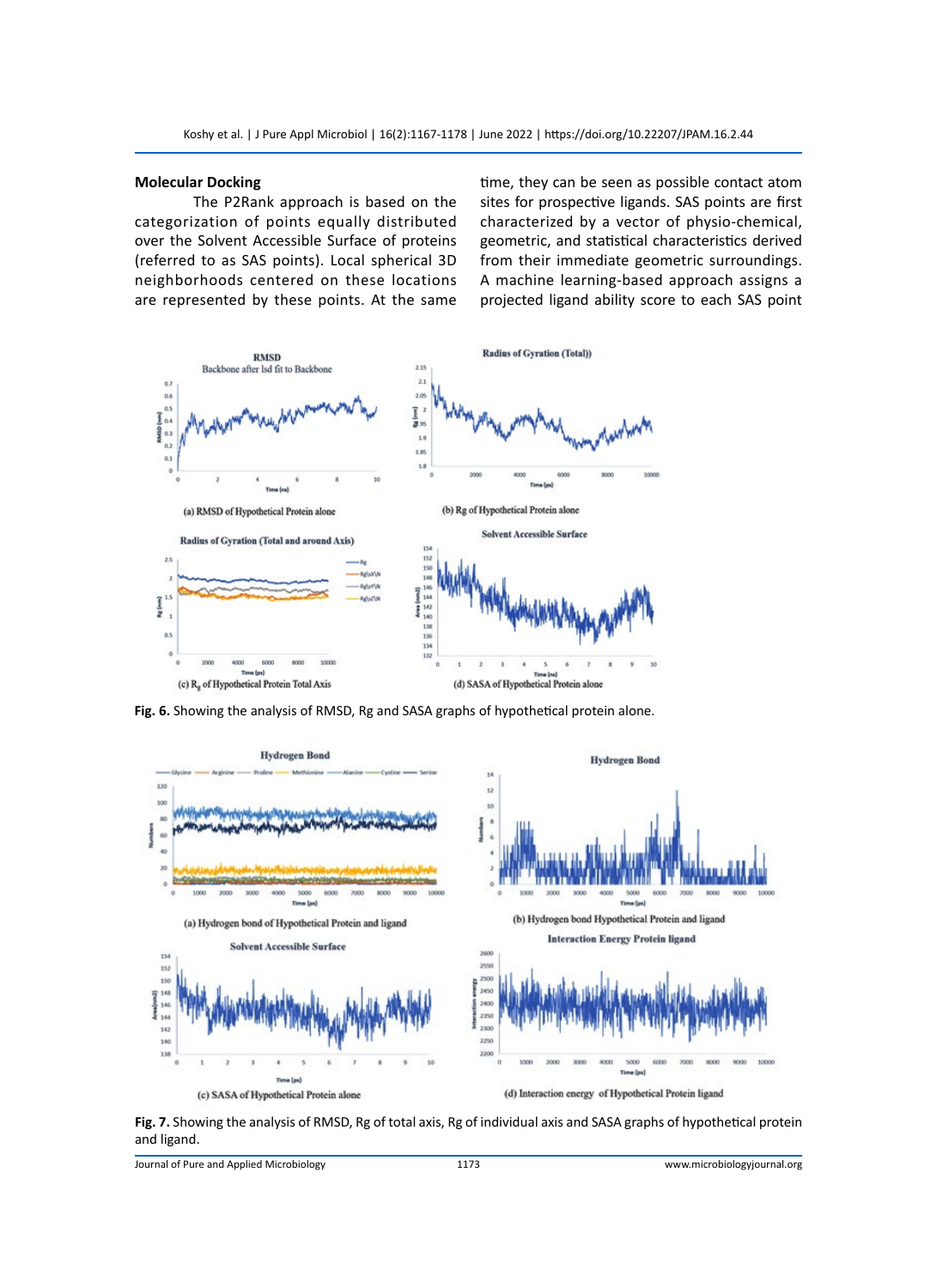in turn. Finally, high estimated ligand ability spots are grouped to create anticipated ligand binding sites. The high-rank score binding pockets were taken for Docking.

Docking was performed on the binding pocket with the highest rank score. The predicted hypothetical protein binding site's coordinates were X-15.82, Y-16.57, and Z-59.37, and Trimethoprim interacted with it through hydrogen bonds at ASP95, LYS50, TYR230, GLU26, alkyl bonds at VAL46, unfavorable donor interaction at ARG43, and van der Waals interaction at ASP228. The binding affinity was found to be -5.8 kcal/mol in Fig. 5: a,b,c.

## **Molecular Dynamics Studies**

The simulation period and protein variation, as well as their complexes, are examined using the root mean square deviation (RMSD), the



(c) SASA of Hypothetical Protein alone

(d) Interaction energy of Hypothetical Protein ligand

**Fig. 8.** Showing the analysis of (a) Hydrogen bond of protein ligand interaction respect to individual amino acids, (b) Total hydrogen bond of hypothetical protein ligand complex (c) SASA of hypothetical protein (d) Interaction energy between the protein and ligand.



**Fig. 9.** Showing the images of 0 to 9 ns simulation images of protein ligand complex.

Journal of Pure and Applied Microbiology 1174 www.microbiologyjournal.org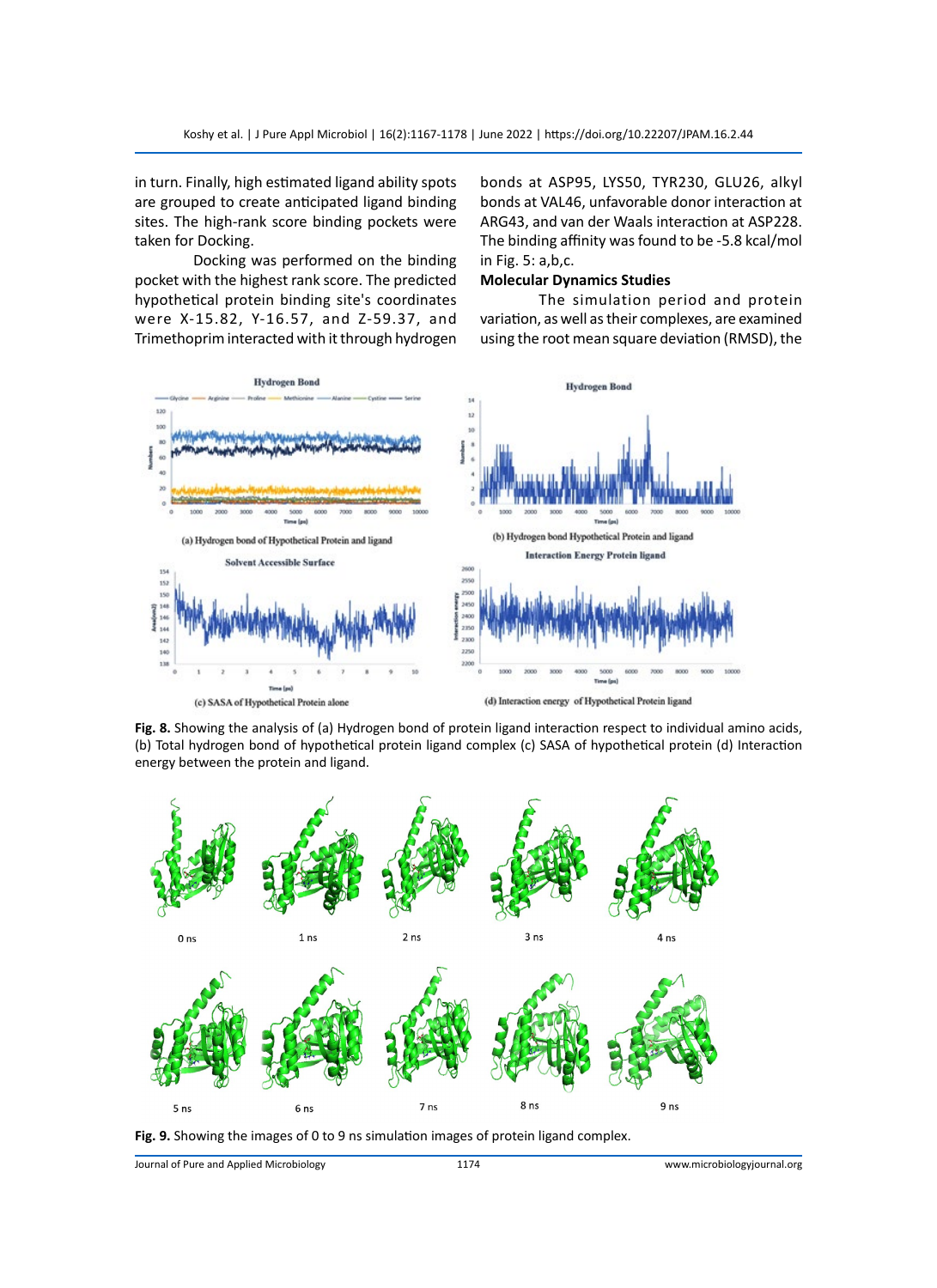radius of gyration (Rg), solvent accessible surface area (SASA), and the number of hydrogen bonds maintained during the simulation study. For a set amount of time, the simulation was conducted. Using the natural protein alone and in combination with a 10 ns ligand.

The RMSD plots of hypothetical protein alone and ligand protein complex Fig. 6: (a) and Fig. 7: (b) attained equilibrium at 8-10 ns and remained unstable with a variation of 0.3-0.5nm and RMSD range.

The gyration radius takes into account the various masses when calculating the root mean square distance using the central axis of rotation. Throughout the simulation, the Rg plots Fig. 9:(a) and Fig. 10: (b,c) considered shape and folding at each time step of the entire journey. The protein and its ligand complex have a similar Rg value trend, with a variance of 1.91-2.1nm for the hypothetical protein alone. For the 2.1-2.4nm complex.

Throughout the simulation, H-bonds that arise during the Molecular Docking study are explored. All intermolecular H-bonds between ligands and proteins were only taken into consideration and displayed during the study. Fig. 8: (a,b). The plot illustrates that the number of H-bonds created during simulation runs matches the Molecular Docking study, with just a few bonds broken and repaired at the same time. SASA determines the region surrounding the protein and surface system-formed hydrophobic core. The values of SASA were discovered to be consistent. During the modeling procedure Fig. 8: (c). The interaction energy between the protein and the ligand was stable in the entire 10 ns. Fig. 8: (d). and every one nanosecond protein structure was shown in Fig. 9. Trimethoprim interacted with it through hydrogen bonds at ASP95, LYS50, TYR230, GLU26, alkyl bonds at VAL46, unfavorable donor interaction at ARG43, and van der Waals interaction at ASP228 in 0 nanoseconds and 10 nanoseconds the trimethoprim interact with hydrogen bond GLU26, ASP95, ASP228, and nonfavorable bond between NA ions in atom position 7655 and van der Waals force through ARG43, LEU97, ARG81, THR 196 and GLU194 (Fig. 10). The interaction energy between the protein-ligand complex was stable showed in Fig. 8:(d).

## **DISCUSSION**

An HP is a protein for which there is a lack of experimental evidence that it is expressed in vivo but whose presence has been predicted. Extensive genome sequencing has resulted in several predicted open reading frames to which functions cannot be readily assigned (Galperin, 2001). Characterization of hypothetical proteins can help to understand bacterial metabolic pathways, disease progression, drug development, and disease control strategies.



**Fig. 10.** Showing the analysis of Hydrogen bond of protein ligand interaction respect to individual amino acids, Total hydrogen bond of hypothetical protein ligand complex SASA of hypothetical protein Interaction energy between the protein and ligand. (a) Zero Nanosecond (b) ten Nanosecond.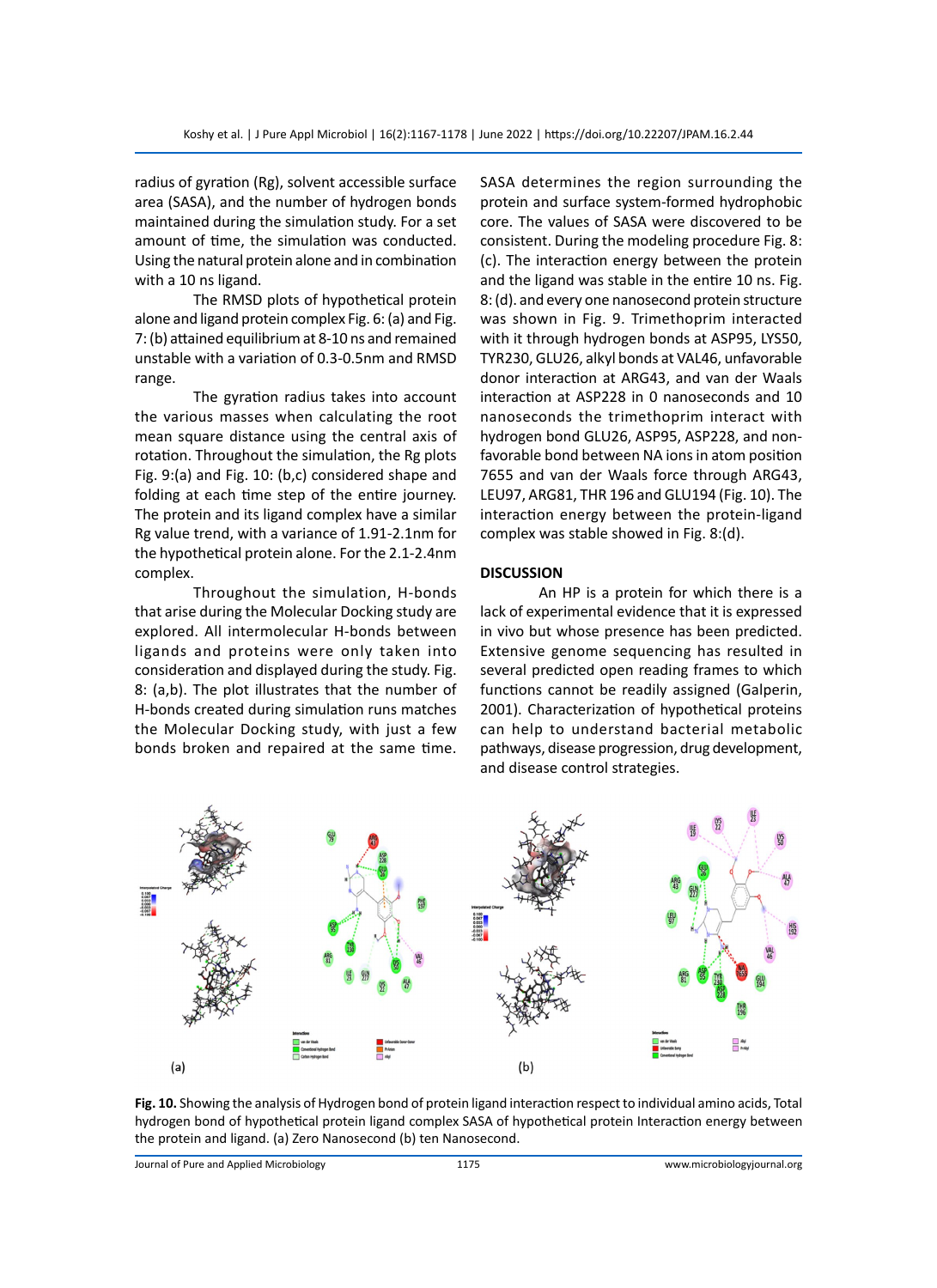Various bioinformatics methods were employed to characterize the function and structure of the HP- feature ID FIG|40324.1830. peg.444 of the *S. maltophilia* SRM 01 strain in this investigation. The protein was calculated to comprise 243 amino acids with a molecular weight of 25704.83, 4.65 of theoretical pI, GRAVY of -0.172 based on physiochemical parameters (Supplementary Table 1). This protein was predicted to be extracellular by the CELLO server. Random coil, beta-turn, alpha helix, and extended strand make up the proteins' secondary structure, with the most prominent the random coil. CD Search, Pfam, and InterProScan suggested that our HP belongs to a Transcrip reg superfamily named YebC/PmpR based on motif and domain analysis. PmpR is a member of the YebC family and subsequently binds to the pqsR promoter thereby negatively regulating PqsR expression and AQ production (Liang et al., 2008). This is a transcriptional regulator family. It induces the transcription of mitochondrially encoded COX1 in animals. It binds to the promoter region of the quorum-sensing response regulator in bacteria, which inhibits it. When a minimum level stimulatory quantity of an auto inducer is detected, gene expression changes. The prediction was validated by BLASTp result against the nonredundant database, which revealed up to 92 % sequence identity with other YebC/pmpR family DNA binding transcriptional regulators (Table 2). It includes Xanthomonas sp. (WP 166923906.1), Pseudomonas aeruginosa (WP 093295939.1), and, Pseudoxanthomonas Mexicana (WP 187574431.1) which has a similar protein. In Pseudomonas aeruginosa it binds to the promoter region of the Pseudomonas quinolone signal system's quorum sensing response regulator pqrS, which has a detrimental effect on it. In most cases, Stenotrophomonas maltophilia seems to harm the quorum sensing system of its competitors. This is since S. maltophilia isolates have a diverse set of quorums quenching mechanisms, including the synthesis of fatty acids with quenching properties and the degradation of N-acyl homoserine lactone and palmitic acid methyl ester.30 The proteins 3D structure obtained using the SWISS-MODEL server fulfilled all the model qualities checked using PROCHECK, ERRAT, Verify 3D, and QMEAN.

After YASARA (energy minimization process), the three-dimensional structure became more stable. CASTp server was analyzed the active site of the model structure and determined the active site amino acid residues. The first stage in designing a medication or inhibitor is to identify and characterize active site residues. As per CASTp prediction 2 most significant active pockets with SA area of 3200.932 and 1559.820, respectively, were viewed with the help of PyMOL. A comparative genomic approach was checked to see whether the target protein would have had human homologues. Sequence id EAW94302.1 has 30% identity and query cover of 44%. The trimethoprim with good binding affinity as indicated by the binding site of the hypothetical protein of Stenotrophomonas maltophilia. VirulentPred was used to check the pathogenicity, which confirmed that the organism is virulent, and the predicted score is 1.0595.

Our work has been entitled to generate the first Hypothetical protein annotation in Stenotrophomonas maltophilia which plays a multitude of roles in different organisms. It was shown that this Transcrip reg superfamily named YebC/PmpR is involved in resolving the Holliday junction during the occurrence of homologous recombination event for chromosome segregation. It directly regulates RuvABC11. It was again demonstrated that YebC regulates variable surface antigen VlsE expression and is required for host immune evasion in Borrelia burgdorferi31. Later in 2021 Patil and his group also revealed that this transcription factor superfamily has a significant role in the growth of *S. maltophilia* at human body temperature as the transcriptomic analysis revealed around 2.5-fold change (downregulation) in gene expression of this transcription factor at 37°C when compared to 28°C.<sup>32</sup> Wei and his colleagues displayed the role of YebC in regulating quorum sensing and virulence by triggering T3SS gene expression in the pathogen Edwardsiella piscicida.33 It was also exhibited that in the metal-tolerant bacterium *Alishewanella* sp., the YebC family protein is involved in  $As<sup>3+</sup>$ , Cr<sup>6+</sup>, and Cd2+ resistance.<sup>34</sup> Thus in Stenotrophomonas maltophilia we assume that it could be involved in the regulation of quorum sensing and virulence as we have discussed above.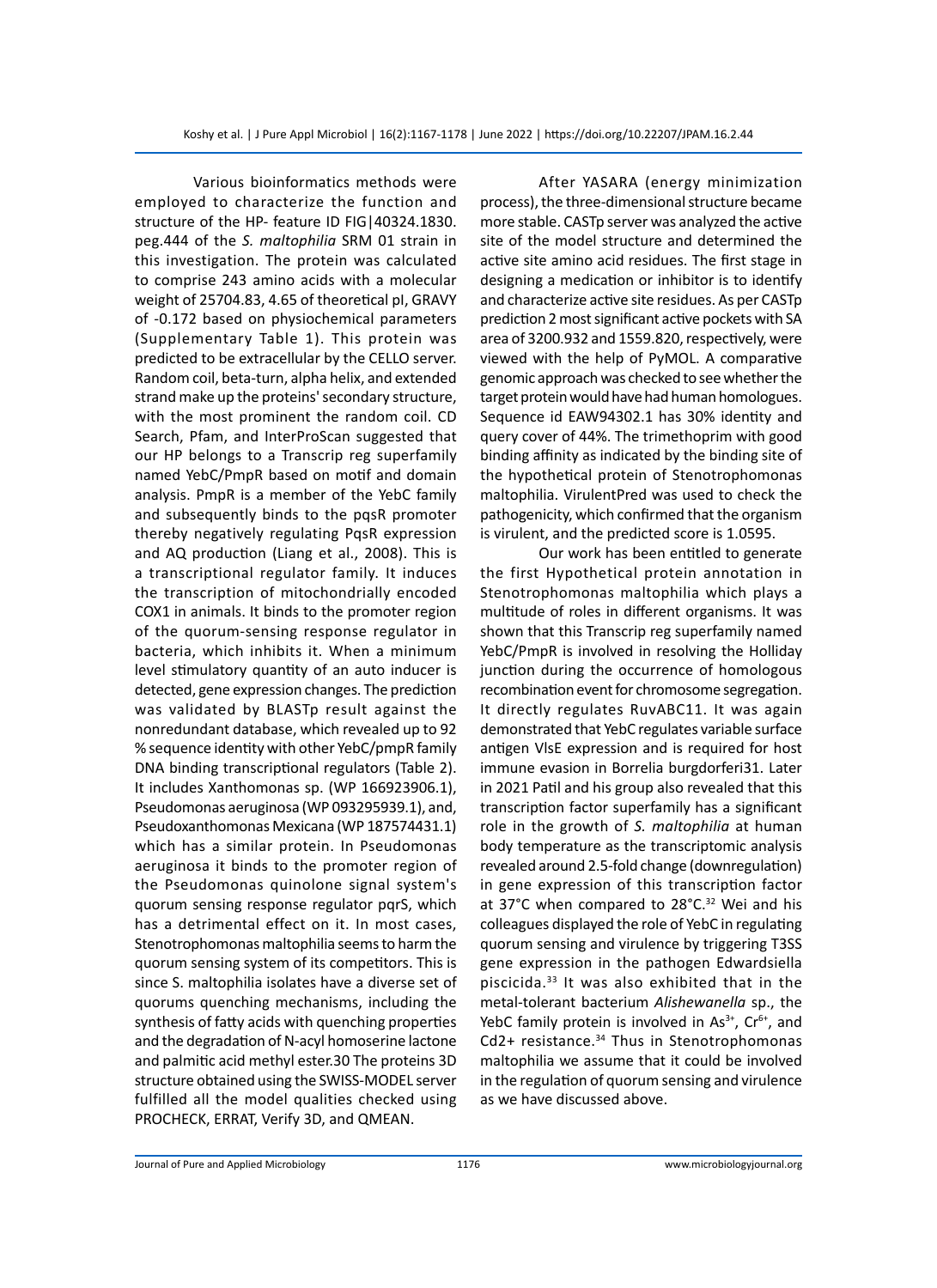#### **CONCLUSION**

The uncharacterized hypothetical proteins block the hunt for new and more potent medication targets for pathogenic living things, as well as progress toward developing research on these forms of life and improving our understanding of their pathogenicity and virulence. The findings of this study aid in the understanding of the activities of HP of *Stenotrophomonas maltophilia*. The physiochemical properties, subcellular localization, function prediction, secondary structure prediction, MSA, 3D structure, virulence checking, active site determination, and molecular docking done in this study will help develop drugs and future studies about the target protein.

# **Supplementary information**

Supplementary information accompanies this article at https://doi.org/10.22207/JPAM.16.2.44

**Additional file:** Additional Tables, Table 1-4 and Additional Figures, Fig. 1-2.

## **Acknowledgments**

None.

#### **conflict of interest**

The authors declare that there is no conflict of interest.

## **Authors' Contribution**

All authors listed have made a substantial, direct and intellectual contribution to the work, and approved it for publication.

#### **funding**

None.

#### **Data availability**

All datasets generated or analyzed during this study are included in the manuscript and/or the Supplementary Files.

#### **Ethics Statement**

This article does not contain any studies with human participants or animals performed by any of the authors.

#### **References**

- 1. Brooke JS. Stenotrophomonas maltophilia: An emerging global opportunistic pathogen. *Clin Microbiol Rev.* 2012;25(1):2-41. doi:10.1128/CMR.00019-11
- 2. Denton M, Kerr KG. Microbiological and clinical aspects of infection associated with Stenotrophomonas maltophilia. *Clin Microbiol Rev.* 1998;11(1):57-80. doi:10.1128/cmr.11.1.57
- 3. Berg G. Plant-microbe interactions promoting plant growth and health: Perspectives for controlled use of microorganisms in agriculture. *Appl Microbiol Biotechnol.* 2009;84(1):11-18. doi:10.1007/s00253- 009-2092-7
- 4. Lipuma JJ, Currie BJ, Peacock SJ, Vandamme PAR. Burkholderia, Stenotrophomonas, Ralstonia, Cupriavidus , Pandoraea , Brevundimonas , Comamonas, Delftia and Acidovorax. In: *Manual of Clinical Microbiology.* ASM Press; 2015:791-812. doi:10.1128/9781555817381.ch43
- 5. Trifonova A, Strateva T. Stenotrophomonas maltophilia–a low-grade pathogen with numerous virulence factors. *Infect Dis (Auckl)*. 2019;51(3):168- 178. doi:10.1080/23744235.2018.1531145
- 6. Waters V, Atenafu EG, Lu A, Yau Y, Tullis E, Ratjen F. Chronic Stenotrophomonas maltophilia infection and mortality or lung transplantation in cystic fibrosis patients*. J Cyst Fibros*. 2013;12(5):482-486. doi:10.1016/j.jcf.2012.12.006
- 7. Peters DL, Lynch KH, Stothard P, Dennis JJ. The isolation and characterization of two Stenotrophomonas maltophilia bacteriophages capable of cross-taxonomic order infectivity. *BMC Genomics.* 2015;16(1). doi:10.1186/s12864-015-1848-y
- 8. Xu J -H. Basic Local Alignment Search Tool. In: Catalysis from A to Z.; 2020. doi: 10.1002/9783527809080. cataz02180
- 9. Combet C, Blanchet C, Geourjon C, Deléage G. NPS@: Network protein sequence analysis. *Trends Biochem Sci*. 2000;25(3):147-150. doi:10.1016/S0968- 0004(99)01540-6
- 10. Buchan DWA, Jones DT. The PSIPRED Protein Analysis Workbench: 20 years on. *Nucleic Acids Res*. 2019;47(W1):W402-W407. doi:10.1093/nar/gkz297
- 11. Idrees S, Nadeem S, Kanwal S, et al. In silico sequence analysis, homology modeling and function annotation of Ocimum basilicum hypothetical protein G1CT28\_ OCIBA. *Int J Bioautomation*. 2012;16(2):111-118. Accessed August 9, 2021. http://biomed.bas.bg/ bioautomation/2012/vol\_16.2/files/16.2\_02.pdf
- 12. Pellegrini M, Marcotte EM, Thompson MJ, Eisenberg D, Yeates TO. Assigning protein functions by comparative genome analysis: Protein phylogenetic profiles. *Proc Natl Acad Sci USA*. 1999;96(8):4285-4288. doi:10.1073/pnas.96.8.4285
- 13. Waterhouse AM, Procter JB, Martin DMA, Clamp M, Barton GJ. Jalview Version 2-A multiple sequence alignment editor and analysis workbench. *Bioinformatics*. 2009;25(9):1189-1191. doi:10.1093/ bioinformatics/btp033
- 14. Krieger E, Joo K, Lee J, et al. Improving physical realism, stereochemistry, and side-chain accuracy in homology modeling: Four approaches that performed